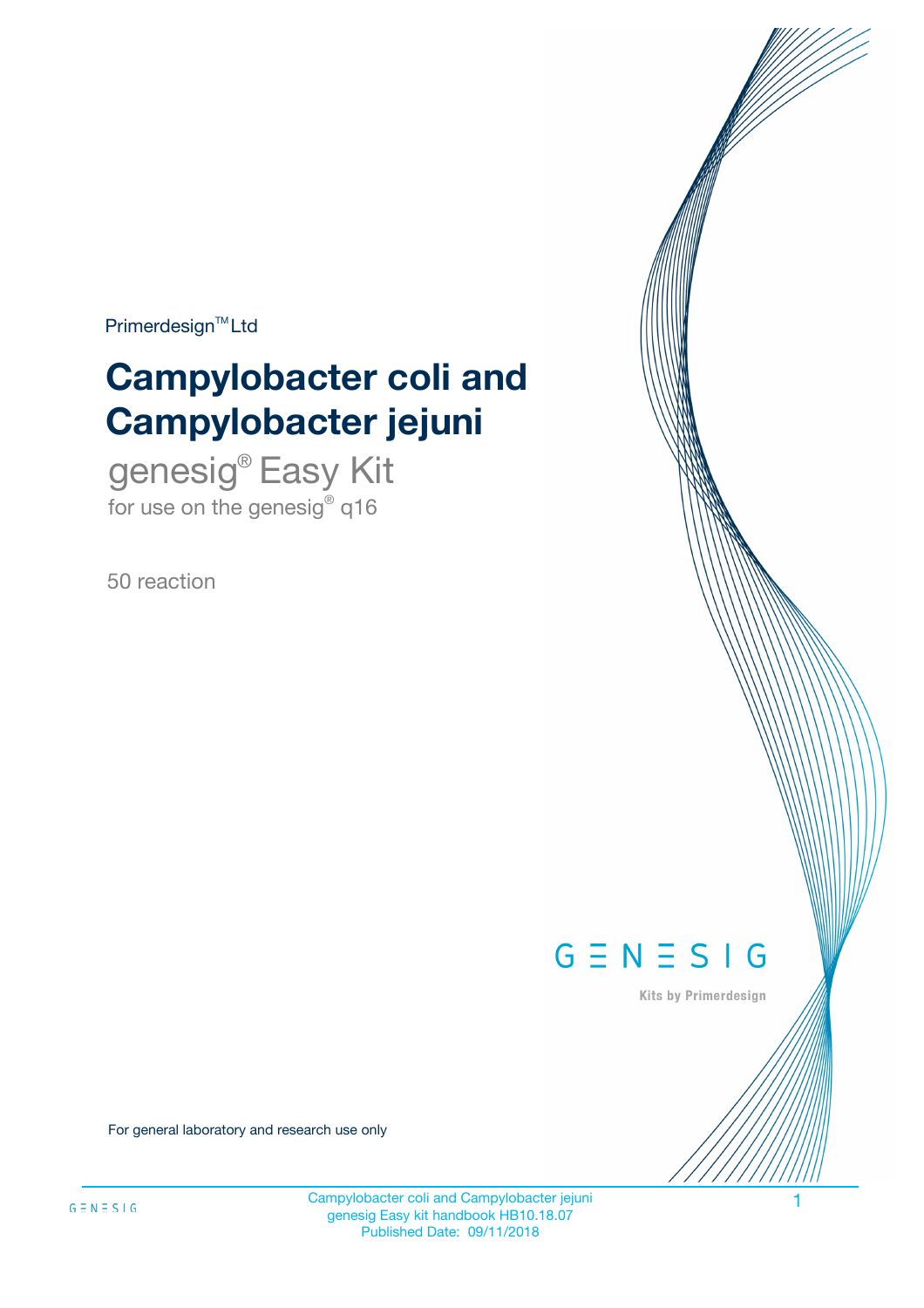# genesig® Easy: at a glance guide

#### **For each DNA test**

| Component                    | <b>Volume</b> | Lab-in-a-box pipette |  |
|------------------------------|---------------|----------------------|--|
| C.coli/C.jejuni reaction mix | $10 \mu$      |                      |  |
| <b>Your DNA sample</b>       | 10 µl         |                      |  |

#### **For each positive control**

| Component                    | Volume          | Lab-in-a-box pipette |  |
|------------------------------|-----------------|----------------------|--|
| C.coli/C.jejuni reaction mix | 10 <sub>µ</sub> |                      |  |
| Positive control template    | 10 <sub>µ</sub> |                      |  |

#### **For each negative control**

| Component                    | <b>Volume</b>   | Lab-in-a-box pipette |  |
|------------------------------|-----------------|----------------------|--|
| C.coli/C.jejuni reaction mix | 10 <sub>µ</sub> |                      |  |
| <u>Water</u>                 | 10 <sub>µ</sub> |                      |  |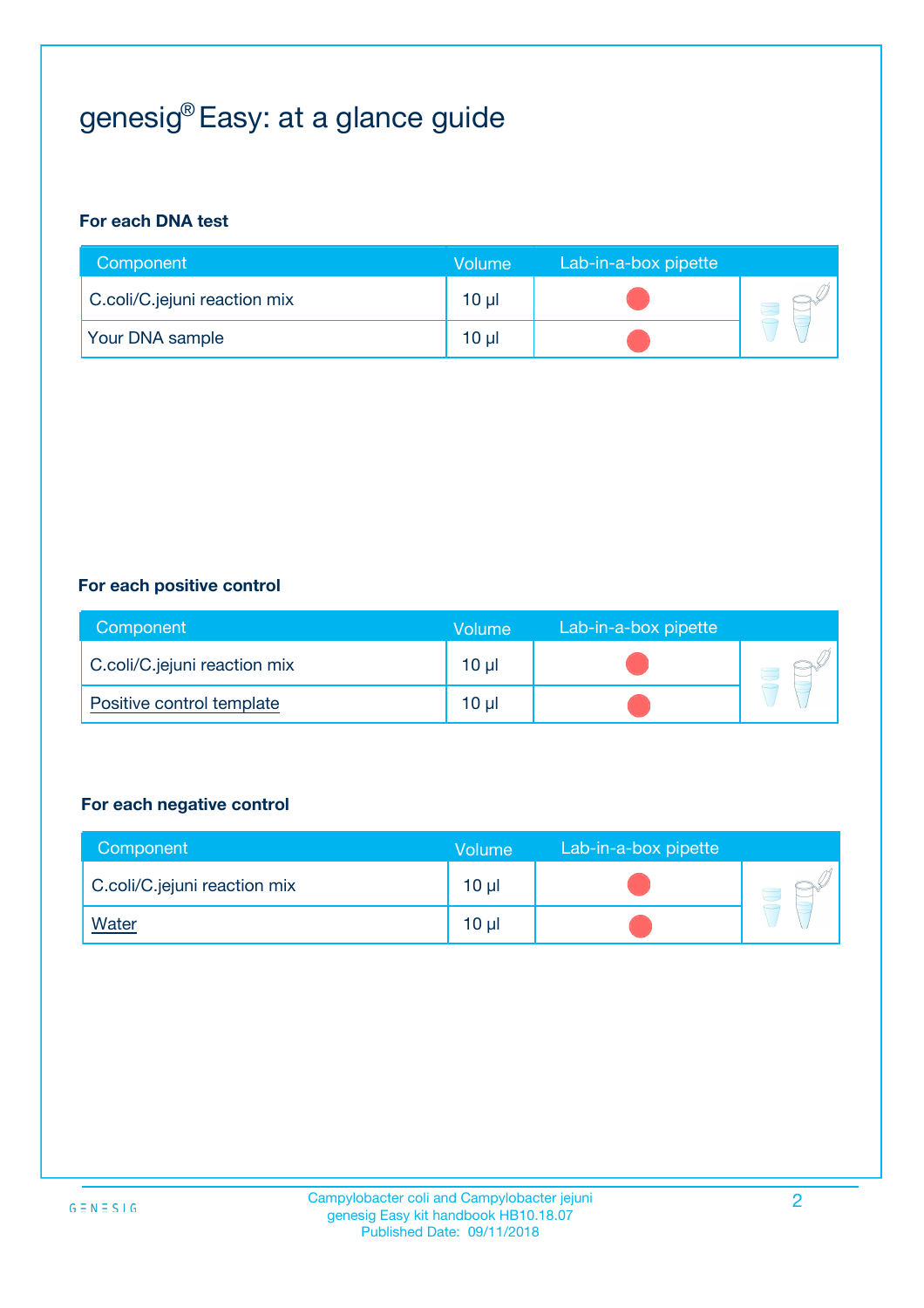# Kit Contents



## Reagents and equipment to be supplied by the user

#### **genesig® q16 instrument**

#### **genesig® Easy Extraction Kit**

This kit is designed to work well with all processes that yield high quality RNA and DNA but the genesig Easy extraction method is recommended for ease of use.

#### **genesig® Lab-In-A-Box**

The genesig Lab-In-A-Box contains all of the pipettes, tips and racks that you will need to use a genesig Easy kit. Alternatively if you already have these components and equipment these can be used instead.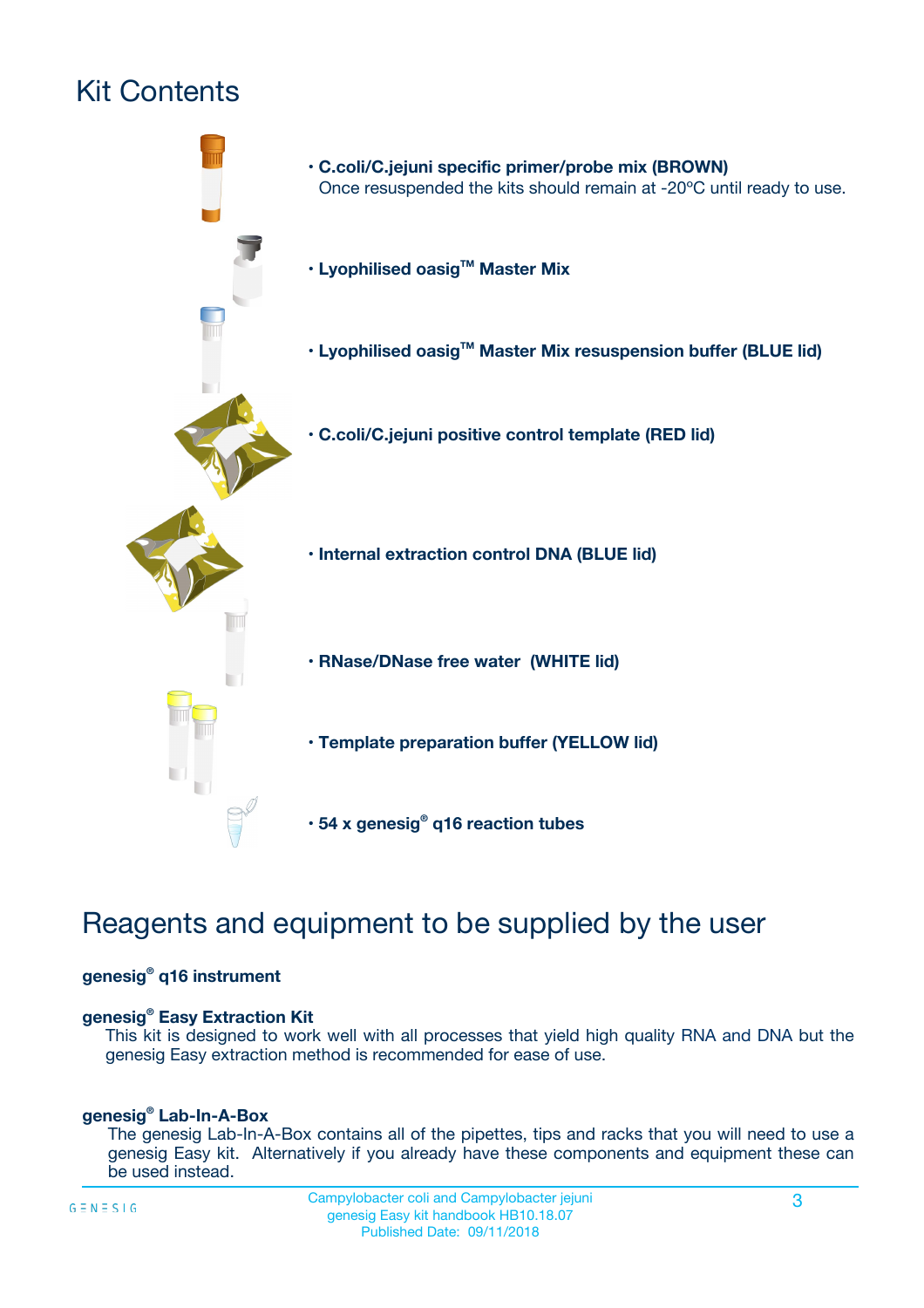## Step-by-step guide

### 1. Create your reaction mix



Use the blue pipette to transfer 500µl**\*** of the oasig Master Mix resuspension buffer into the tube of lyophilised oasig Master Mix and mix well by gently swirling. Then transfer all of that master mix into the brown tube labelled C.coli/C.jejuni primers/probe.

**\***Transfering 525µl of the oasig Master Mix resuspension buffer to your oasig Master Mix (instead of the 500µl recommended above) will enable you to take full advantage of the 50 reactions by accounting for volume losses during pipetting. In order to do so with the genesig Easy fixed volume pipettes use 1x blue, 2x red and 1x grey pipettes to make the total volume. Please be assured that this will not adversely affect the efficiency of the test.

Cap and shake tube to mix. A thorough shake is essential to ensure that all components are resuspended. **Failure to mix well can produce poor kit performance.**

Leave to stand for 5 minutes. Now your reaction mix is ready to use.

Store the reaction mix in the freezer from hereon.

#### Top tip

- Ensure that the reaction mix is mixed thoroughly before each use by shaking.
- Once resuspended do not expose genesig Easy kit to temperatures above -20°C for longer than 30 minutes at a time.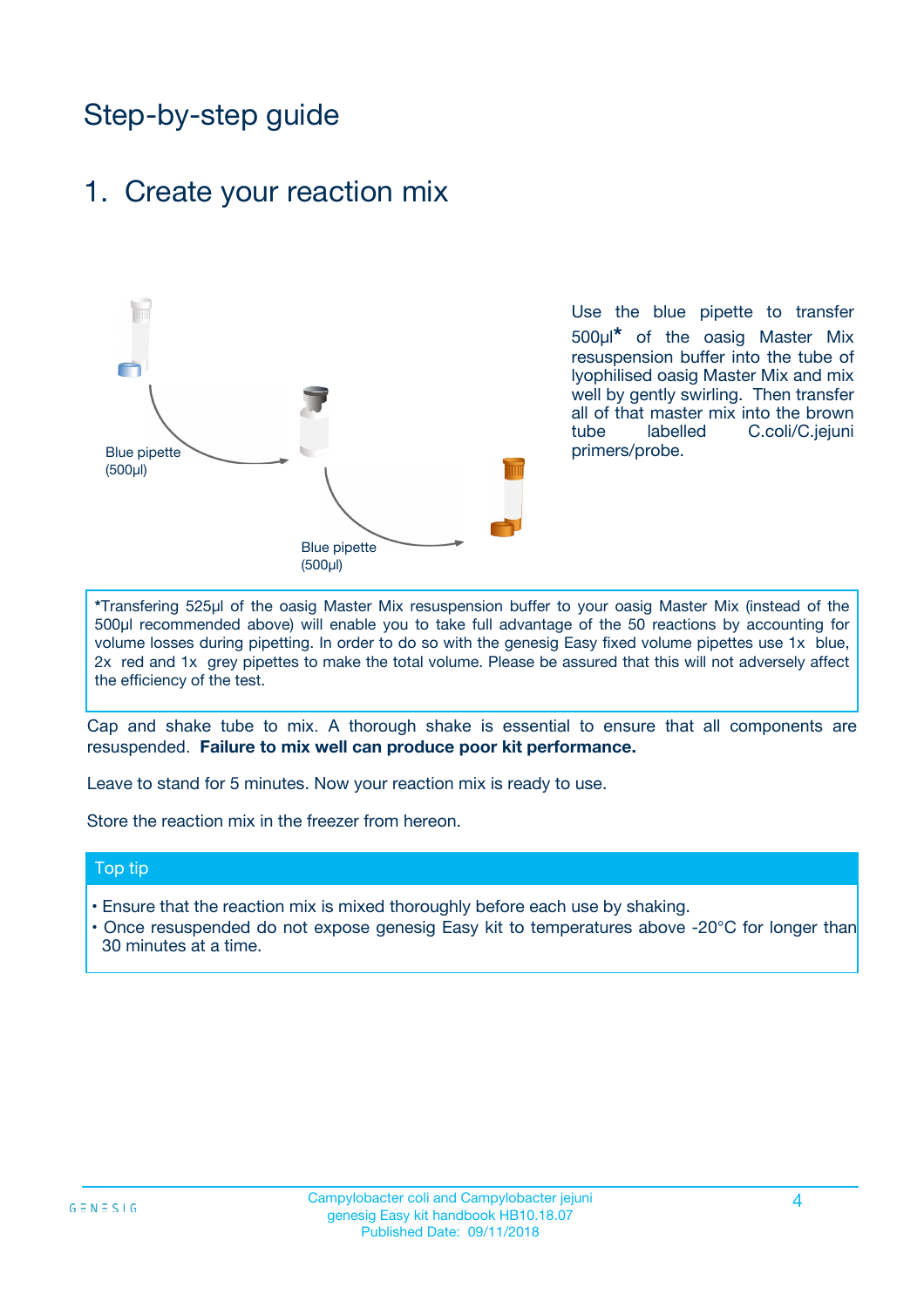# 2. Internal extraction control



Use the blue pipette to transfer 1000µl (2 x 500µl) of template preparation buffer into the Internal Extraction Control DNA tube. Cap and shake tube to mix.

Your kit contains Internal Extraction Control DNA. This is added to your biological sample at the beginning of the DNA extraction process. It is extracted along with the DNA from your target of interest. The q16 will detect the presence of this Internal Extraction Control DNA at the same time as your target. This is the ideal way to show that your DNA extraction process has been successful.

#### **If you are using an alternative extraction kit:**

Use the red pipette to transfer 10µl of Internal Extraction Control DNA to your sample **after** the lysis buffer has been added then follow the rest of the extraction protocol.

#### **If you are using samples that have already been extracted:**

Use the grey pipette to transfer 5µl of Internal Extraction Control DNA to your extracted sample.

## 3. Add reaction mix to all reaction tubes



For every reaction to be run, use the red pipette to add 10µl of your C.coli/C.jejuni reaction mix to every tube.

#### Top tip

**•** Always pipette the reaction mix directly into the bottom of the tube.

• You can label the tube lids to aid your reaction setup but avoid labelling tube sides.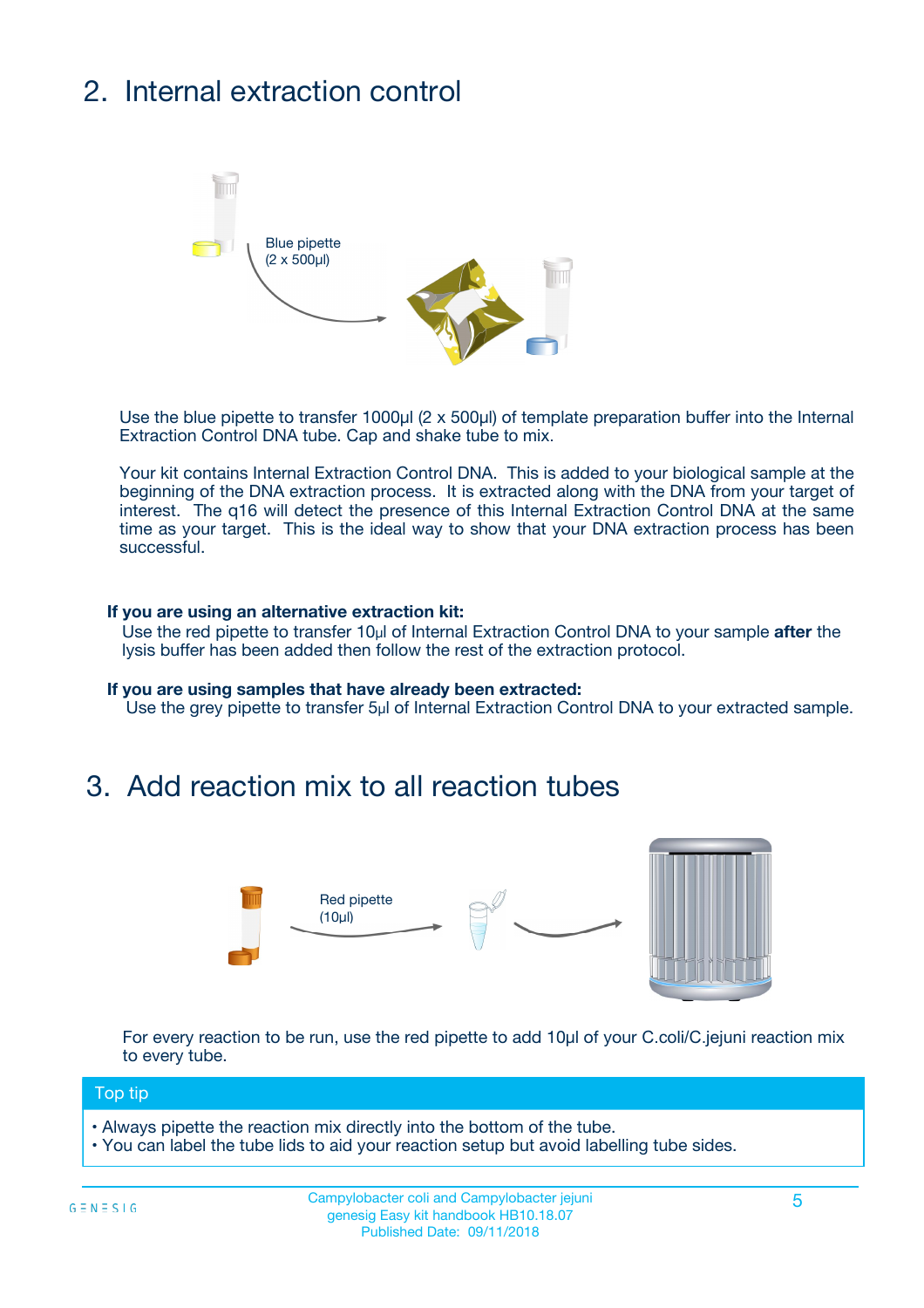## 4. Negative control



For each test you will require a negative control. Instead of DNA, water is used. This sample should typically prove negative thus proving that all of your positive samples really are positive.

To create a negative control reaction simply use the red pipette to add 10µl of the water to the required reaction tubes. Close these tubes after adding the water.

Because some genesig kit targets are common in the environment you may occasionally see a "late" signal in the negative control. The q16 software will take this into account accordingly.

#### Top tip

**•** Always add the water to the side of the tube to reduce the introduction of bubbles.

### 5. Set up a test



For each sample you wish to analyse, use the red pipette to add 10µl of your DNA sample to the required reaction tubes. Close these tubes after adding the sample. Always change pipette tips between samples.

#### Top tip

**•** Always add the DNA sample to the side of the tube to reduce the introduction of bubbles.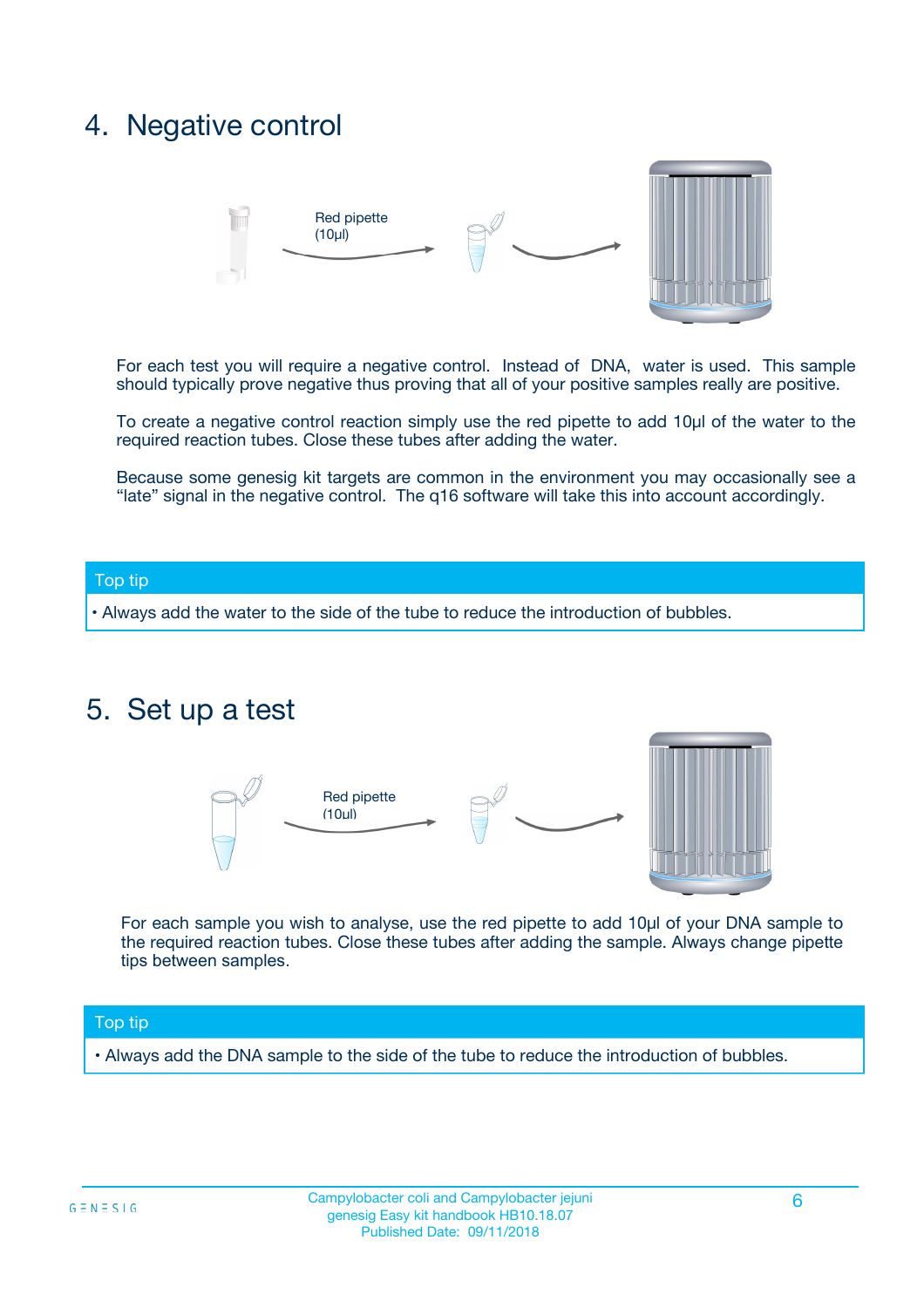## 6. Positive control



Use the blue pipette to transfer 1000µl (2 x 500µl) of template preparation buffer into the positive control template tube. Cap and shake tube to mix.

Each time you run a test you will require a positive control. This is a small portion of DNA from your target of interest. It serves two purposes:

1. It will always test positive so it shows that everything is working as it should be.

2. The q16 software knows how much DNA is present in the positive control. So it can automatically compare your sample of interest with the positive control to calculate the amount of target DNA in your sample.

To create a positive control reaction, simply use 10µl of the positive control instead of your DNA sample.



Take great care when setting up your positive control. The positive control template has the potential to give you a false positive signal in your other samples. Set positive controls up last after all other sample tubes are closed. Always change pipette tips between samples. You may even choose to set up positive controls in a separate room.

#### Top tip

**•** Always add the positive control to the side of the tube to reduce the introduction of bubbles.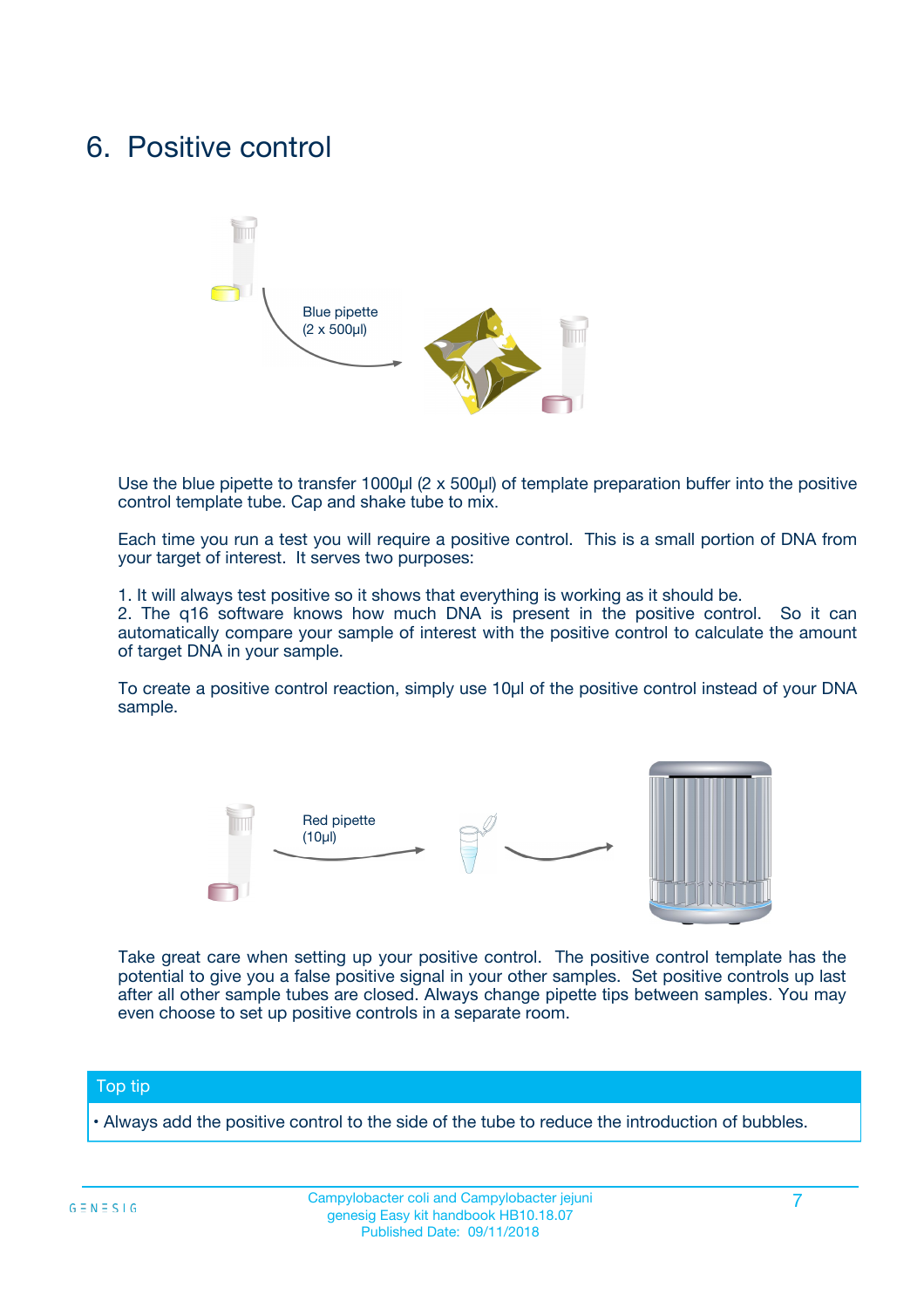# 7. Running the test

Place the tubes into the correct positions in your q16 as defined by the software, this may include positioning of empty tubes to ensure that the q16 lid is balanced. The run can then be started.

| genesig q16 PCR software - 1.2                                               |                                     | $\Box$                                                                                  |
|------------------------------------------------------------------------------|-------------------------------------|-----------------------------------------------------------------------------------------|
| Unsaved (New Experiment 2<br>$\vert \cdot \vert$<br><b>Open Experiments:</b> | <b>D</b> Open<br>Save<br>$\Box$ New | Save As<br><b>C</b> Close<br>$G \equiv N \equiv S \mid G$<br><b>&amp; Configuration</b> |
| Setup<br><b>Results</b><br><b>Stages:</b>                                    |                                     |                                                                                         |
| <b>Notes</b>                                                                 | Samples                             | <b>Tests</b>                                                                            |
| <b>Name and Details</b>                                                      | Color<br>Name                       | Note<br>Color<br>Note<br>Name                                                           |
| New Experiment 2017-10-26 11:06                                              | Sample 1                            | 条<br>علي<br>Test 1                                                                      |
| Kit type: genesig® Easy Target Detection kit                                 | Sample 2                            |                                                                                         |
| Instrument Id.:                                                              | Sample 3                            | $\qquad \qquad \blacksquare$<br>$\qquad \qquad \blacksquare$                            |
| Run Completion Time:                                                         | Sample 4                            |                                                                                         |
| <b>Notes</b>                                                                 | Sample 5<br>A<br>v                  | $\triangle$<br>4<br>$\oplus$<br>₩                                                       |
| <b>Well Contents</b>                                                         |                                     | <b>Run</b>                                                                              |
| Pos.<br>Test                                                                 | Sample                              | <b>Run Status</b>                                                                       |
| Test 1<br>-1                                                                 | <b>Negative Control</b>             | $\blacktriangle$                                                                        |
| $\overline{2}$<br>Test 1                                                     | <b>Positive Control</b>             |                                                                                         |
| $\overline{\mathbf{3}}$<br>Test 1                                            | Sample 1                            | Show full log                                                                           |
| Test 1<br>$\overline{4}$                                                     | Sample 2                            |                                                                                         |
| 5<br>Test 1                                                                  | Sample 3                            | <b>Run Control</b>                                                                      |
| 6<br>Test 1                                                                  | Sample 4                            |                                                                                         |
| $\overline{7}$<br>Test 1                                                     | Sample 5                            |                                                                                         |
| 8                                                                            |                                     | $\triangleright$ Start Run<br>Abort Run                                                 |
| <b>JOD FURTY TUDE TO BUILDED IN</b>                                          |                                     | $\overline{\mathbf{v}}$                                                                 |

#### Top tip

- Before loading tubes into the q16, check for bubbles! Flick the bottom of the tubes to remove any bubbles that may have formed during the test setup.
- Apply centrifugal force with a sharp wrist action to ensure all solution is at the bottom of the reaction tube.
- When repeating a test you can use a previous file as a template by clicking 'open' then selecting File name > Files of Type > Experiment file as template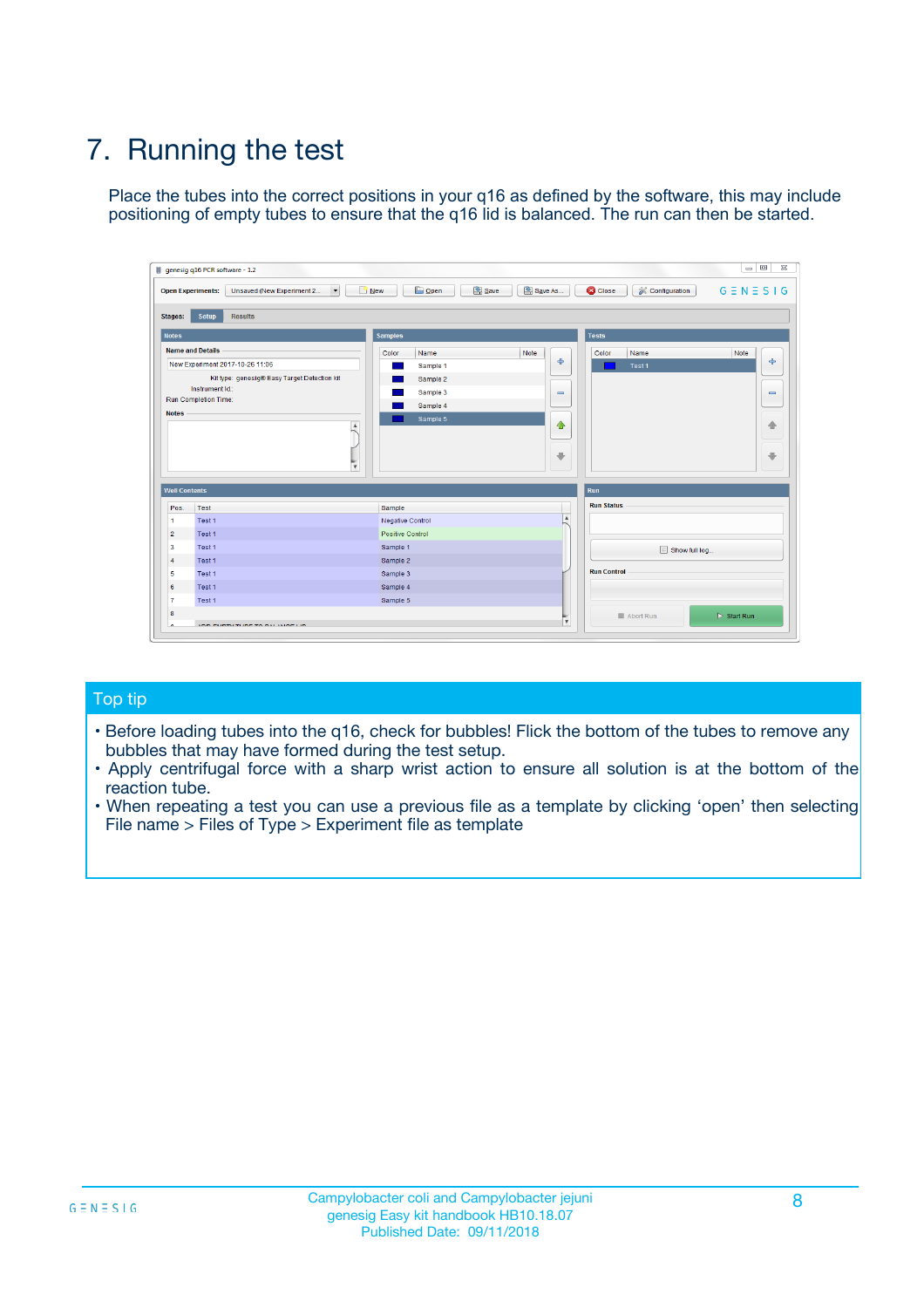## What do my results mean?

Analysis of your data is carried out automatically by the genesig q16. The following information is designed to help you fully understand a result or to troubleshoot:

### "Positive"

#### **Explanation**

Your sample has produced a positive result. Your target of interest is present and you can use the reported quantity.

"Negative"

#### **Explanation**

Your sample has produced a negative result. The target is not present in your sample.

### "Test contaminated"

#### **Explanation**

The Negative Control should be completely free of any DNA. If you see this error message it means that at some point during the setup, the Negative Control has been contaminated with DNA and has given a positive signal. This contamination has invalidated the test. The Positive Control and your test samples are both possible sources of contaminating DNA. The genesig q16 reaction tubes from previous runs will also contain very high amounts of DNA so it is important that these are carefully disposed of after the run is completed and NEVER OPENED. It may be the case that your kits have become contaminated which will lead to the same problem occurring repeatedly.

#### **Solutions**

1. Clean your working area using a commercial DNA remover solution to ensure the area is DNA free at the start of your run and re-run the test

2. If the problem persists then the kit has become contaminated and it will have to be discarded and replaced with a new kit. When you open the new kit, run a simple test to show that changing the kit has solved the problem. Prepare a test which includes only the Positive Control, the Negative Control and one 'mock sample'. For the 'mock sample' add water instead of any sample DNA. The result for the Negative Control and the mock sample should be negative indicating that contamination is no longer present.

#### **Preventive action**

An ideal lab set-up has a 'Clean area' where the test reagents are prepared and a 'sample area' where DNA samples and the Positive Control template are handled. The best workflow involves setting up all the test components (excluding the positive control template) in the clean area and then moving the tests to the sample area for sample and Positive Control addition. If this method is followed then the kit components are always kept away from possible sources of contamination. For extra security the Negative Control can be completely prepared and sealed in the clean area. All work areas should be decontaminated regularly with DNA remover.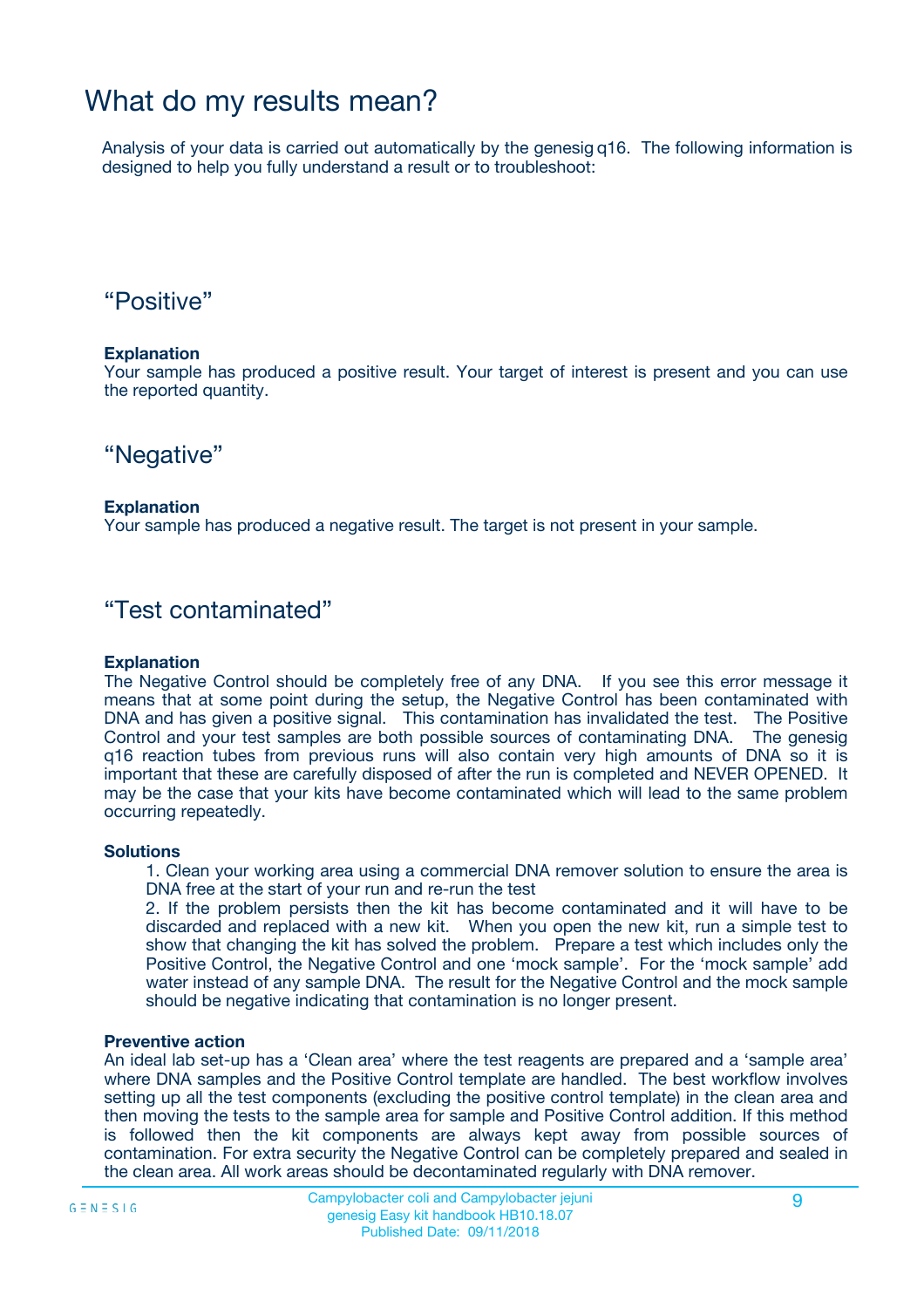### "Sample preparation failed"

#### **Explanation**

The test has failed because the quality of the sample was not high enough. The Internal Extraction Control component identifies whether the sample has been prepared correctly and is of suitable quality. This error message means that this quality control test has failed and the sample quality is not high enough for analysis.

#### **Solutions**

1. Check the sample preparation protocol for any user errors then repeat.

2. Poor quality samples can result from overloading the sample preparation protocol with too much starting material. Try reducing the amount of starting material then repeat.

3. Failing to add the Internal extraction Control DNA to your sample during the sample preparation protocol can also lead to a reported result of "sample preparation failed". Ensure that this step has not been overlooked or forgotten. If your samples are derived from an archive store or from a process separate from your genesig Easy extraction kit; you must add 5µl of Internal Extraction Control DNA into each 0.5ml of your sample to make it suitable for use on the q16.

### "Positive result, poor quality sample"

#### **Explanation**

The test is positive so if you are only interested in obtaining a 'present or absent' answer for your sample then your result is reliable. However, the test contains an Internal Extraction Control component that identifies if the sample is of high quality. This quality control test has failed and the sample is not therefore of high enough quality to accurately calculate the exact copy number of DNA present. If you require quantitative information for your sample then proceed with the solutions below.

#### **Solution**

For appropriate solutions, read the "Sample preparation failed" section of this handbook.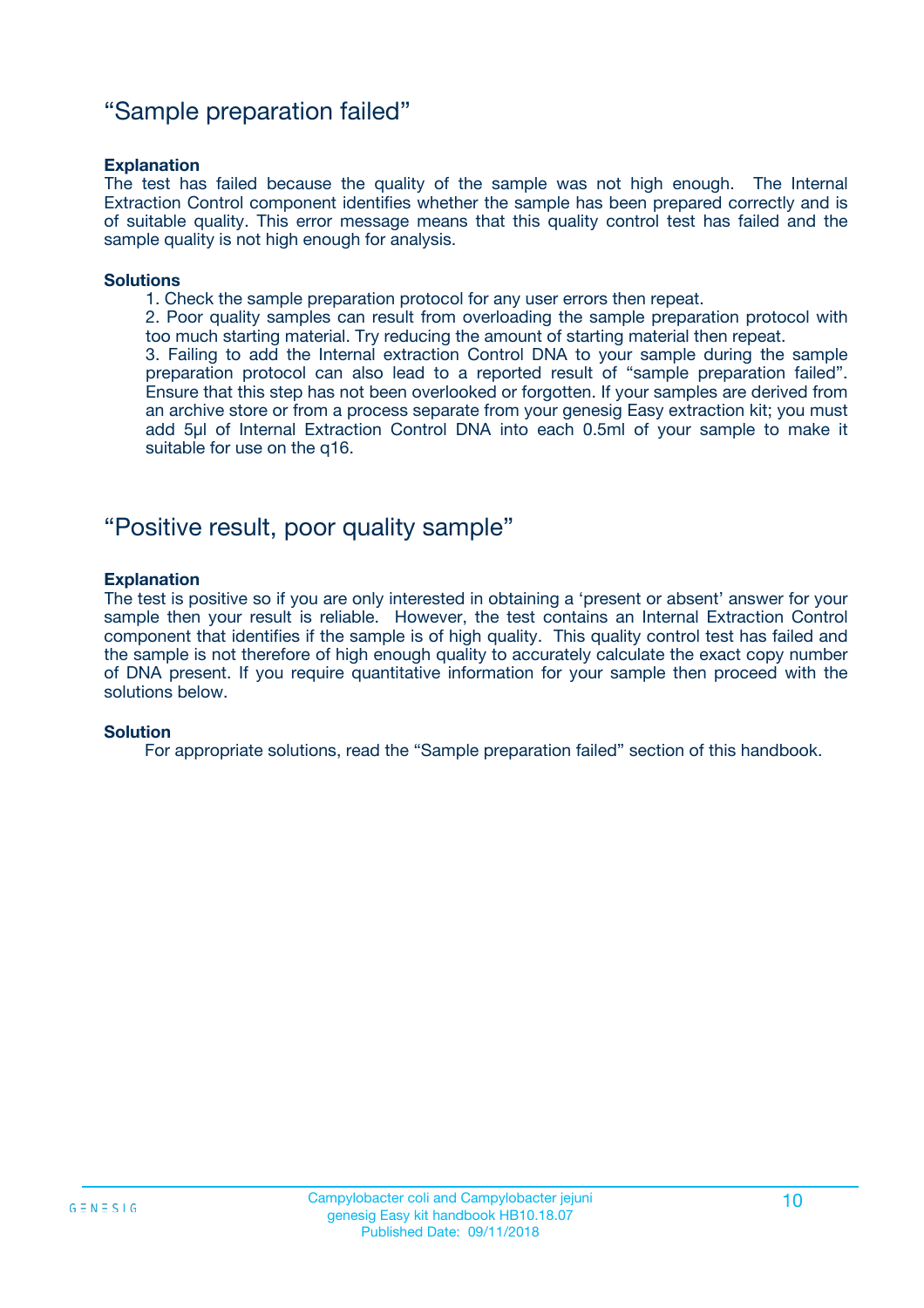### "Test failed"

#### **Explanation**

The test has failed because the Positive Control has not worked. The Positive Control is present to show that all aspects of the test are working correctly together. When this control test fails, the test as a whole is invalidated. This finding indicates that a problem has occurred in the reaction set-up part of the experiment and has nothing to do with sample preparation.

#### **Solutions**

- 1. Check the entire workflow and test set-up to look for any user errors, then repeat the test e.g. have the right colour pipettes and solutions been used with the correct tubes?
- 2. Ensure the positive and negative controls are inserted into the correct wells of your q16.

3. A component of the test may have 'gone off' due to handing errors, incorrect storage or exceeding the shelf life. When you open a new kit, run a simple test to show that changing the kit has solved the problem. Prepare a test which includes only the Positive Control, the Negative Control and one 'mock sample'. For the 'mock sample' add internal control template instead of any sample DNA. If the Positive Control works, the mock sample will now be called as a negative result.

### "Test failed and is contaminated"

#### **Explanation**

The Positive Control is indicating test failure, and the Negative Control is indicating test contamination. Please read the "Test Failed" and "Test contamination" sections of this technical support handbook for a further explanation.

#### **Solution**

For appropriate solutions, read both the "Test failed" and "Test contaminated" sections of this handbook.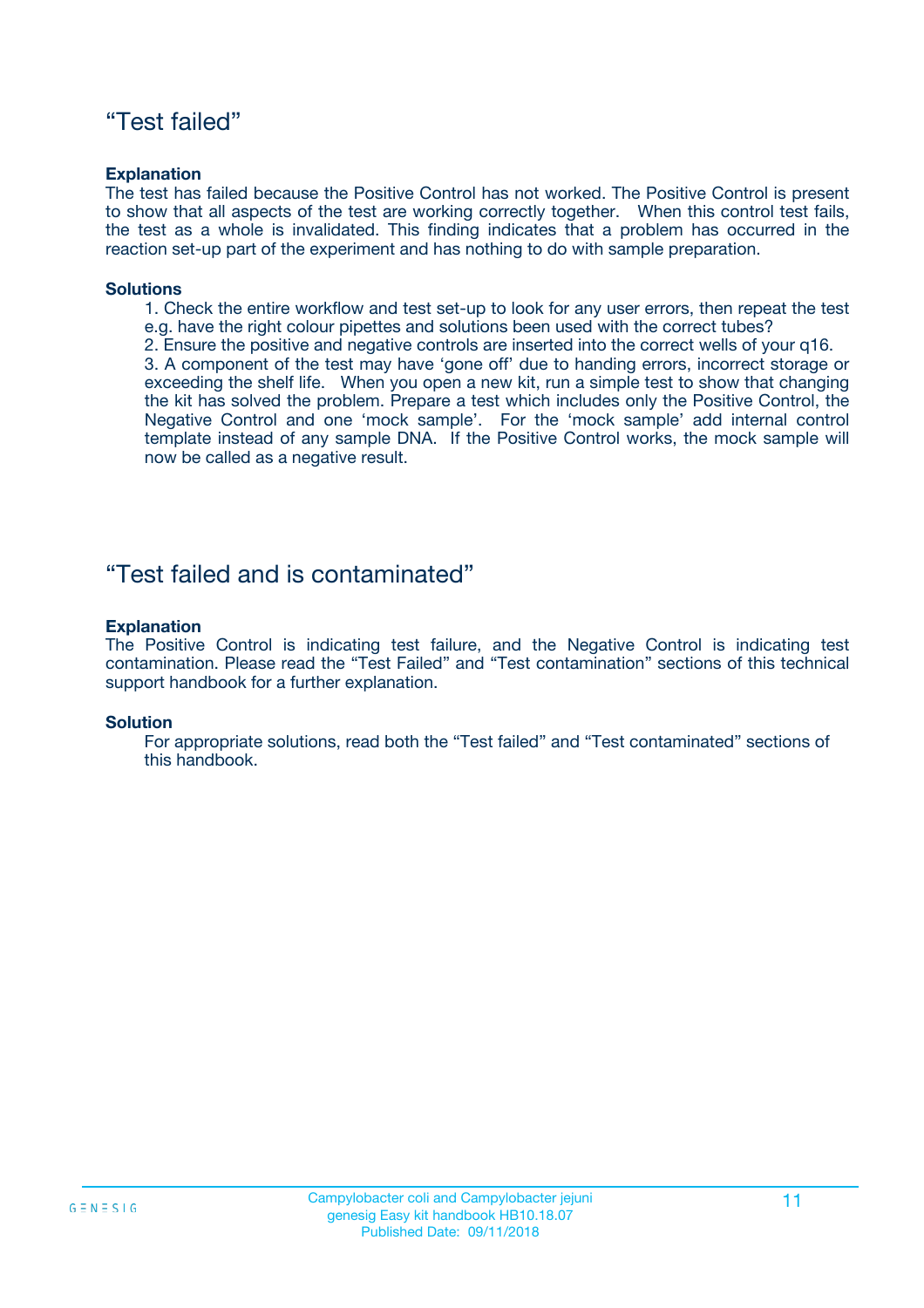# Campylobacter coli and Campylobacter jejuni

The genus Campylobacter are Gram-negative, spiral, microaerophilic bacteria. Motile, with either uni- or bi-polar flagella, the organisms have a somewhat curved, rod-like appearance, and are oxidase-positive. Campylobacter jejuni is now recognised as one of the main causes of bacterial foodborne disease in many developed countries. At least a dozen species of Campylobacter have been implicated in human disease, with C. jejuni and C. coli the most common.

Campylobacteriosis is an infection by campylobacter. The common routes of transmission are fecal-oral, person-to-person sexual contact, ingestion of contaminated food or water. It produces an inflammatory, sometimes bloody, diarrhea, periodontitis or dysentery syndrome, mostly including cramps, fever and pain. The infection is usually self-limiting and in most cases, symptomatic treatment by reposition of liquid and electrolyte replacement is enough in human infections. The use of antibiotics, on the other hand, is controversial.

This is most commonly caused by C. jejuni, a spiral and comma shaped bacterium normally found in cattle, swine, and birds, where it is non-pathogenic. But the illness can also be caused by C. coli (also found in cattle, swine, and birds)

One cause of the effects of campylobacteriosis is tissue injury in the gut. The sites of tissue injury include the jejunum, the ileum, and the colon. C jejuni appears to achieve this by invading and destroying epithelial cells.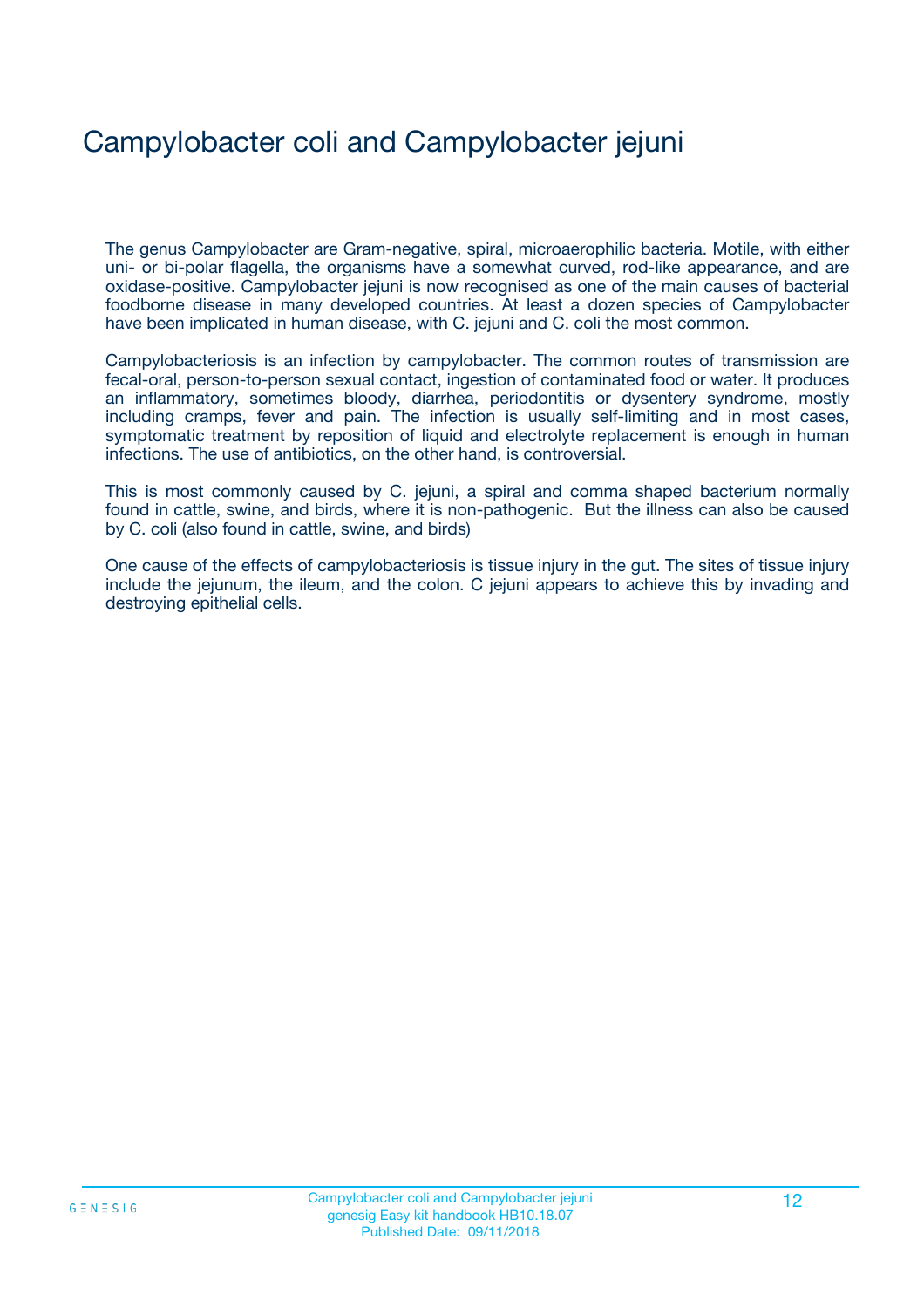## **Specificity**

The Primerdesign genesig Kit for Campylobacter coli and Campylobacter jejuni (C.coli/C.jejuni) genomes is designed for the in vitro quantification of C.coli/C.jejuni genomes. The kit is designed to have a broad detection profile. Specifically, the primers represent 100% homology with over 95% of the NCBI database reference sequences available at the time of design.

The dynamics of genetic variation means that new sequence information may become available after the initial design. Primerdesign periodically reviews the detection profiles of our kits and when required releases new versions.

If you require further information, or have a specific question about the detection profile of this kit then please send an e.mail to enquiry@primerdesign.co.uk and our bioinformatics team will answer your question.